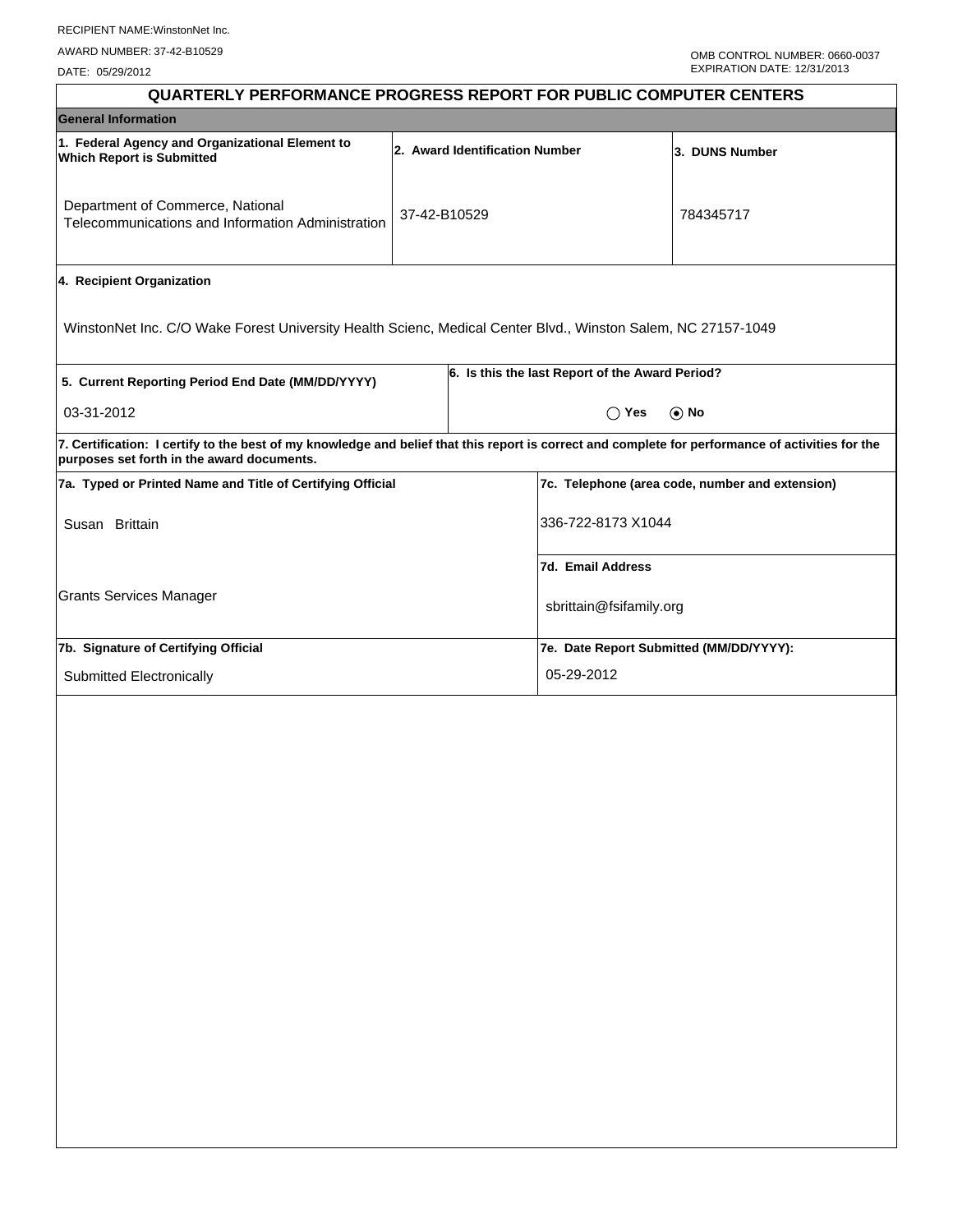AWARD NUMBER: 37-42-B10529

DATE: 05/29/2012

**Project Indicators (This Quarter)**

## **1. Please describe significant project accomplishments completed during this quarter (600 words or less).**

WinstonNet completed all lab upgrades for existing labs and opened ten new labs last quarter. This quarter we identified nine labs to receive LCD projectors. Request for Proposals (RFP's) were developed and bids have gone out. We continue to maintain all of the PCC labs.

**2. Please provide the percent complete for the following key milestones in your project. Write "0" in the Percent Complete column and "N/ A" in the Narrative column if your project does not include this activity. If you provided additional milestones in your baseline report, please insert them at the bottom of the table. Figures should be reported cumulatively from award inception to the end of the most recent reporting quarter. Please provide a narrative description if the percent complete is different from the target provided in your baseline plan (300 words or less).**

|      | <b>Milestone</b>                         | Percent<br>Complete | Narrative (describe your reasons for any variance from the baseline<br>plan or any other relevant information) |
|------|------------------------------------------|---------------------|----------------------------------------------------------------------------------------------------------------|
|      | 2.a. Overall Project                     | 74                  | None                                                                                                           |
|      | 2.b. Equipment / Supply Purchases        |                     | Progress reported in Question 4 below                                                                          |
|      | 2.c. Public Computer Centers Established |                     | Progress reported in Question 4 below                                                                          |
|      | 2.d. Public Computer Centers Improved    |                     | Progress reported in Question 4 below                                                                          |
|      | 2.e. New Workstations Installed          |                     | Progress reported in Question 4 below                                                                          |
| 2.f. | <b>Existing Workstations Upgraded</b>    |                     | Progress reported in Question 4 below                                                                          |
|      | 2.g. Outreach Activities                 |                     | Progress reported in Question 4 below                                                                          |
| 2.h. | <b>Training Programs</b>                 |                     | Progress reported in Question 4 below                                                                          |
| 2.i. | Other (please specify):                  |                     | Progress reported in Question 4 below                                                                          |

**3. Please describe any challenges or issues faced during this past quarter in achieving planned progress against the project milestones listed above. In particular, please identify any areas or issues where technical assistance from the BTOP program may be useful (600 words or less).**

None

**4. Please provide actual total numbers to date or typical averages for the following key indicators, as specified in the question. Write "0" in the Total column and "N/A" in the Narrative column if your project does not include this activity. Unless otherwise indicated below, figures should be reported cumulatively from award inception to the end of the most recent reporting quarter. Please provide a narrative explanation if the total is different from the target provided in your baseline plan (300 words or less).** 

|                                                                                                                            | Indicator                                                                                                             |  | Total                                        | Narrative (describe your reasons for any variance from the baseline<br>plan or any other relevant information)                                                  |  |  |  |
|----------------------------------------------------------------------------------------------------------------------------|-----------------------------------------------------------------------------------------------------------------------|--|----------------------------------------------|-----------------------------------------------------------------------------------------------------------------------------------------------------------------|--|--|--|
|                                                                                                                            | 4.a. New workstations installed and available<br>to the public<br>418                                                 |  |                                              | None                                                                                                                                                            |  |  |  |
|                                                                                                                            | 4.b. Average users per week (NOT cumulative)                                                                          |  | 11,129                                       | Our baseline was 11,600 for this quarter. We should be on target<br>next quarter with all labs fully functioning and reporting data.                            |  |  |  |
|                                                                                                                            | 4.c. Number of PCCs with upgraded broadband<br>33<br>None<br>Iconnectivitv                                            |  |                                              |                                                                                                                                                                 |  |  |  |
|                                                                                                                            | 4.d. Number of PCCs with new broadband<br>33<br><b>wireless connectivity</b>                                          |  |                                              | None                                                                                                                                                            |  |  |  |
|                                                                                                                            | Number of additional hours per week<br>4.e. existing and new PCCs are open to the<br>public as a result of BTOP funds |  | 337                                          | Our baseline was 1,300 hrs. per business week and 50 hrs. per<br>weekend. We have exceeded the business week hrs. by 335 hrs.<br>and the weekend hrs. by 2 hrs. |  |  |  |
| 5. Training Programs. In the chart below, please describe the training programs provided at each of your BTOP-funded PCCs. |                                                                                                                       |  |                                              |                                                                                                                                                                 |  |  |  |
| Length of Program (per hour<br><b>Name of Training Program</b><br>basis)                                                   |                                                                                                                       |  | <b>Number of Participants per</b><br>Program | Number of Training Hours per<br>Program                                                                                                                         |  |  |  |
| Job Seeker Lab<br>2                                                                                                        |                                                                                                                       |  | 122                                          | 244                                                                                                                                                             |  |  |  |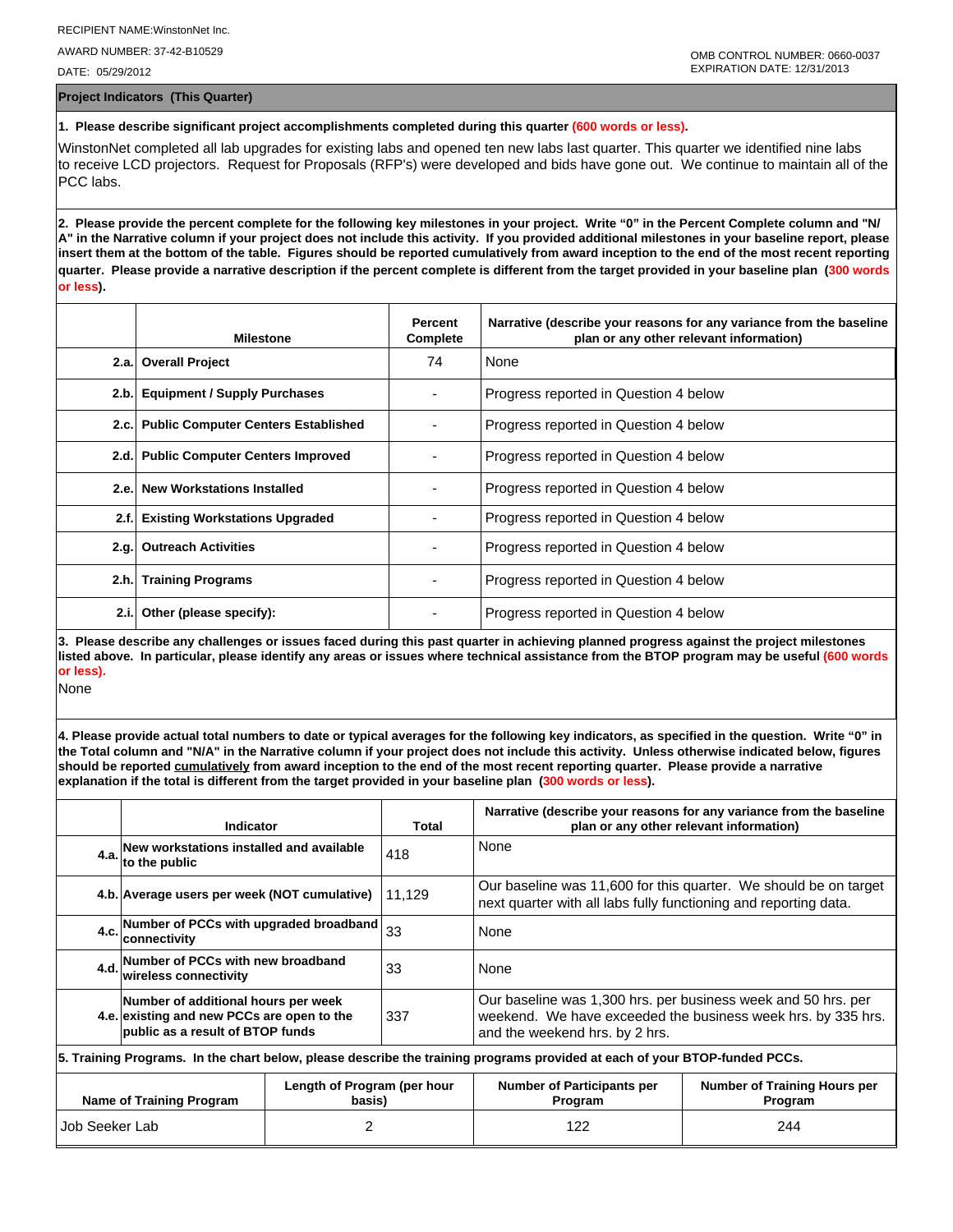RECIPIENT NAME:WinstonNet Inc.

AWARD NUMBER: 37-42-B10529 DATE: 05/29/2012

| Job Seeker Lab             | $\ensuremath{\mathsf{3}}$ | 72             | 216            |
|----------------------------|---------------------------|----------------|----------------|
| Job Seeker Lab             | $\,6\,$                   | 193            | 1,158          |
| Language Lab               | $\overline{\mathbf{4}}$   | 33             | 132            |
| Language Lab               | $\sqrt{5}$                | 37             | 185            |
| Language Lab               | $\overline{7}$            | 90             | 630            |
| Open Lab                   | $\overline{c}$            | 17             | 34             |
| Job Seeker Lab (Spanish)   | $\overline{4}$            | 24             | 96             |
| Job Seeker Lab             | $\sqrt{5}$                | 88             | 440            |
| Job Seeker Lab (Spanish)   | $\ensuremath{\mathsf{3}}$ | 34             | 102            |
| Urban League Open Lab      | $\overline{2}$            | 71             | 142            |
| Downloading Media          | $\mathbf{1}$              | 201            | 201            |
| E-Books                    | $\overline{2}$            | 28             | 56             |
| Web Design                 | $\overline{2}$            | $\overline{7}$ | 14             |
| Web Marketing              | $\overline{c}$            | 25             | 50             |
| <b>Basico Excel</b>        | $\mathbf{1}$              | $\overline{7}$ | $\overline{7}$ |
| <b>Basico Excel</b>        | $\sqrt{2}$                | 15             | 30             |
| <b>Basico Word</b>         | $\mathbf{1}$              | 14             | 14             |
| <b>Basico Word</b>         | $\boldsymbol{2}$          | 26             | 52             |
| Excel                      | 1                         | $\,6\,$        | $\,6$          |
| Excel                      | 2                         | 73             | 146            |
| PowerPoint                 | $\overline{2}$            | 22             | 44             |
| Shepherd's Center Word     | $\mathbf{1}$              | $10$           | $10$           |
| Shepherd's Center Excel    | $\overline{2}$            | $\,6\,$        | 12             |
| Shepherd's Center Word     | $\overline{2}$            | $\overline{7}$ | 14             |
| <b>Words Basics</b>        | 1                         | 34             | 34             |
| <b>Word Basics</b>         | $\ensuremath{\mathsf{3}}$ | $\overline{4}$ | 12             |
| Intermediate/Advanced Word | $\mathbf{1}$              | 16             | 16             |
| Senior Computer ABC's      | $\mathbf{1}$              | 41             | 41             |
| Computer ABC's             | $\overline{c}$            | 67             | 134            |
|                            |                           |                |                |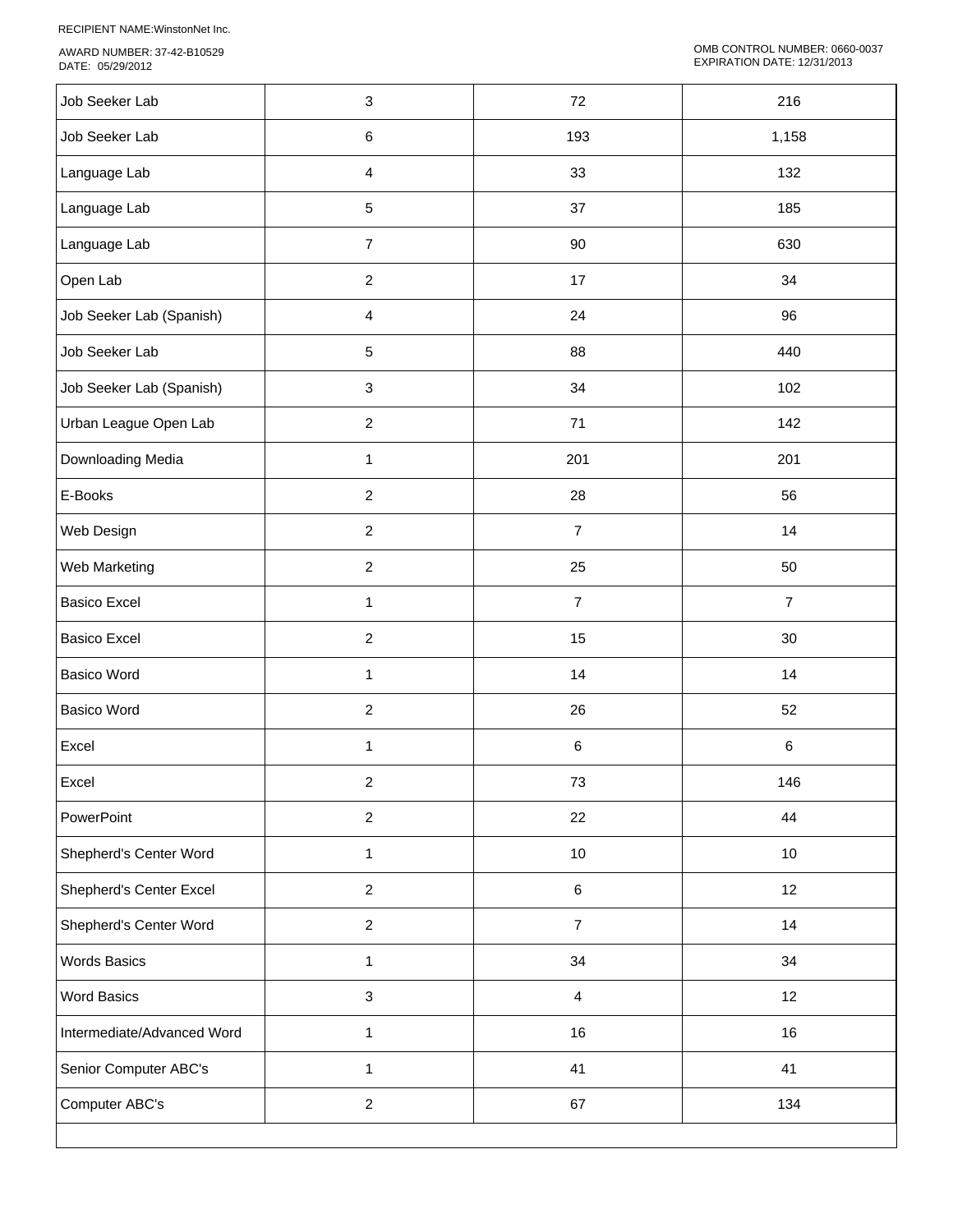RECIPIENT NAME:WinstonNet Inc.

AWARD NUMBER: 37-42-B10529 DATE: 05/29/2012

|                | 36             | 36          |
|----------------|----------------|-------------|
| 2              | 33             | 66          |
| 2              | 14             | 28          |
| $\overline{2}$ | 6              | 12          |
|                | 7              | 7           |
| $\overline{2}$ | 60             | 120         |
| $\overline{2}$ | 3              | 6           |
|                | $\overline{4}$ | 4           |
| 2              | 127            | 254         |
| 0              | 501            | $\mathbf 0$ |
| 2              | 17             | 34          |
|                |                |             |

Add Training Program Remove Training Program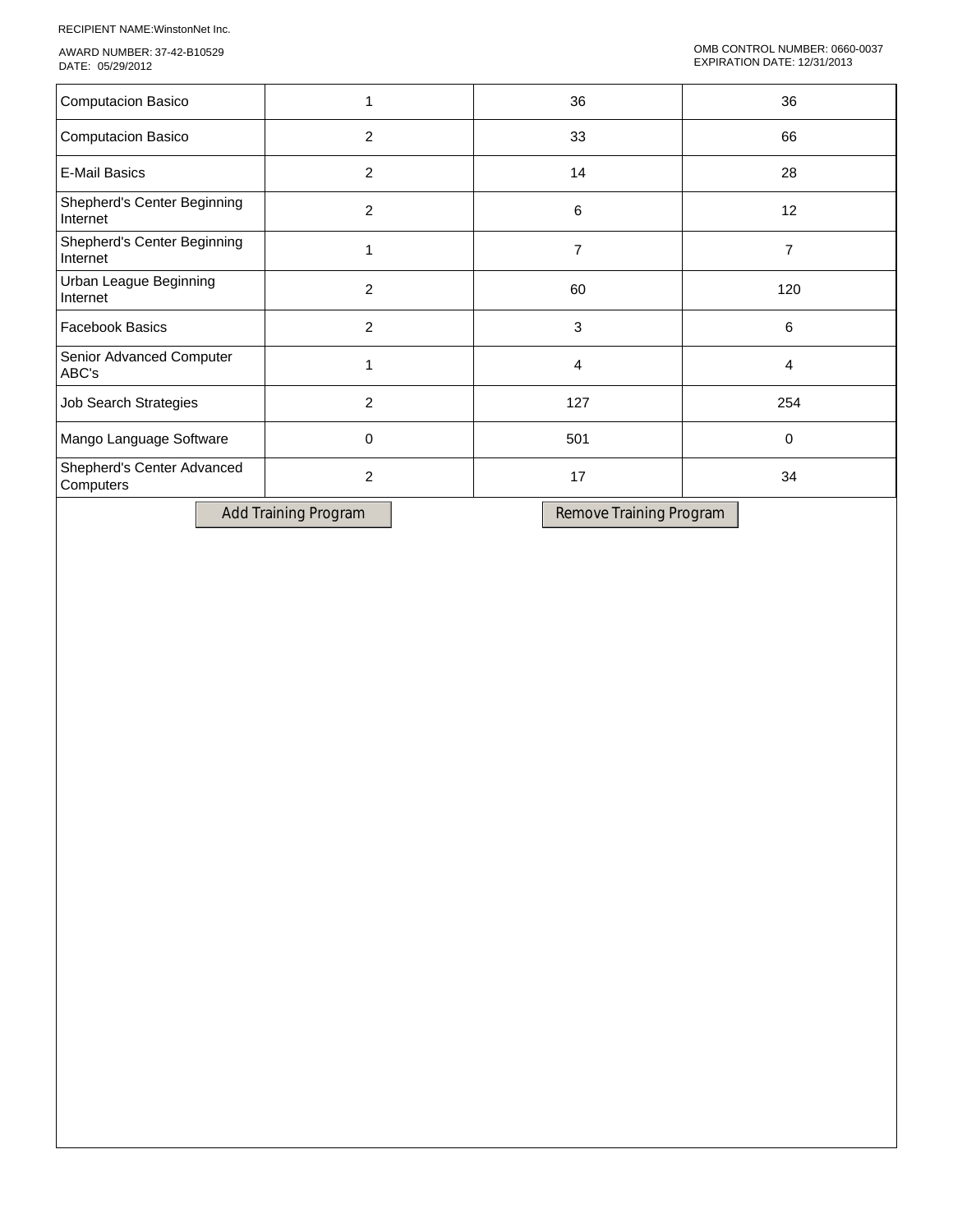AWARD NUMBER: 37-42-B10529 DATE: 05/29/2012

**Project Indicators (Next Quarter)**

**1. Please describe significant project accomplishments planned for completion during the next quarter (600 words or less).** We will purchase and install nine data projectors. Next quarter will start the maintenance phase of our project. We will continue to catch up our match dollars.

**2. Please provide the percent complete anticipated for the following key milestones in your project as of the end of the next quarter. Write "0" in the second column if your project does not include this activity. Figures should be reported cumulatively from award inception to the end of the next reporting quarter. Please provide a narrative description if the planned percent complete is different from the target provided in your baseline plan (300 words or less).**

|      | <b>Milestone</b>                         | <b>Planned</b><br>Percent<br>Complete | Narrative (describe reasons for any variance from baseline plan<br>or any relevant information) |
|------|------------------------------------------|---------------------------------------|-------------------------------------------------------------------------------------------------|
|      | 2.a. Overall Project                     | 83                                    | None                                                                                            |
| 2.b. | <b>Equipment / Supply Purchases</b>      |                                       | Milestone Data Not Required                                                                     |
|      | 2.c. Public Computer Centers Established |                                       | Milestone Data Not Required                                                                     |
|      | 2.d. Public Computer Centers Improved    |                                       | Milestone Data Not Required                                                                     |
| 2.e. | <b>New Workstations Installed</b>        |                                       | Milestone Data Not Required                                                                     |
| 2.f. | <b>Existing Workstations Upgraded</b>    |                                       | Milestone Data Not Required                                                                     |
| 2.g. | <b>Outreach Activities</b>               |                                       | Milestone Data Not Required                                                                     |
| 2.h. | <b>Training Programs</b>                 | ۰                                     | Milestone Data Not Required                                                                     |
| 2.i. | Other (please specify):                  |                                       | Milestone Data Not Required                                                                     |

**3. Please describe any challenges or issues anticipated during the next quarter that may impact planned progress against the project milestones listed above. In particular, please identify any areas or issues where technical assistance from the BTOP program may be useful (600 words or less).**

None